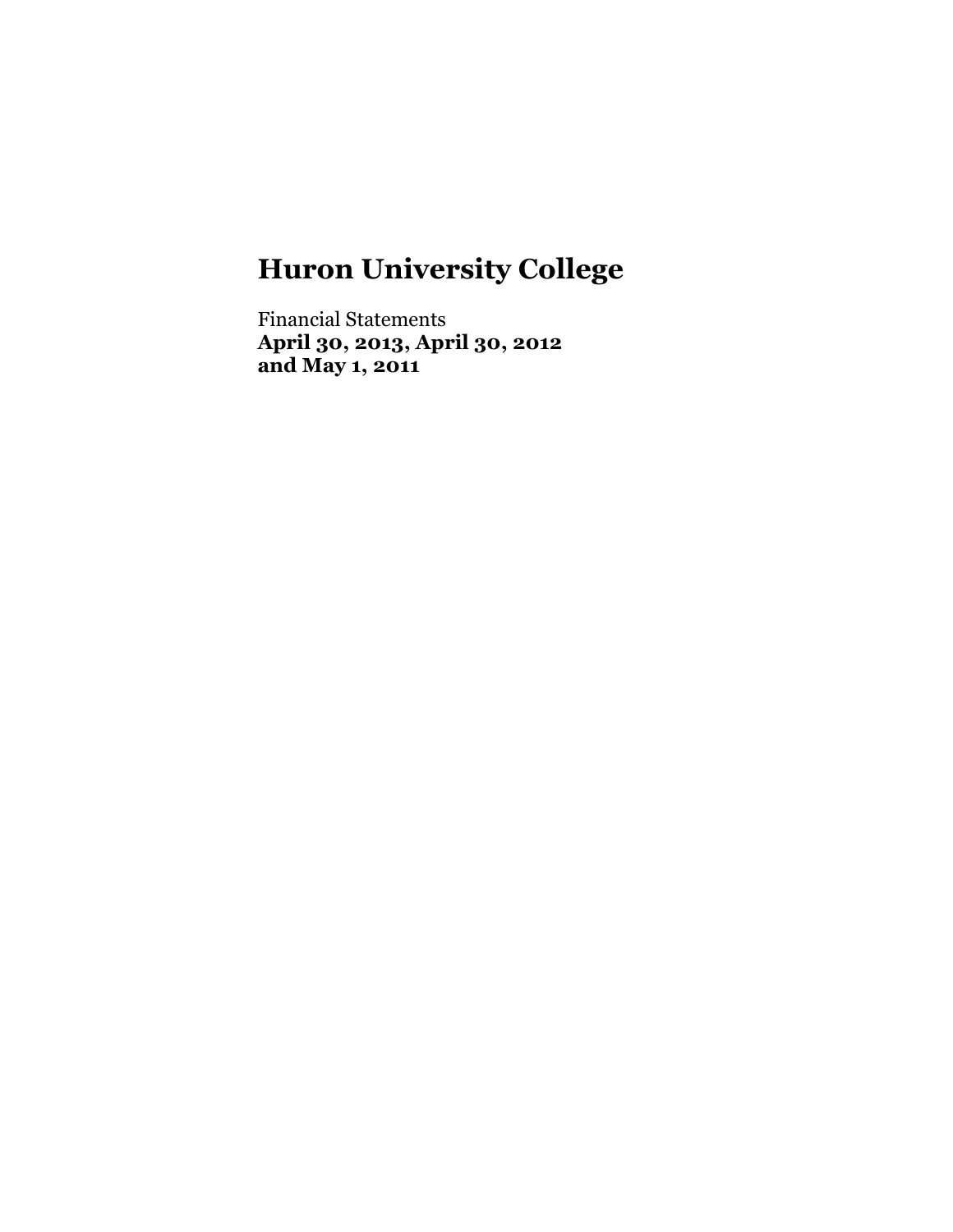

July 11, 2013

#### **Independent Auditor's Report**

#### **To the Executive Board of Huron University College**

We have audited the accompanying financial statements of Huron University College, which comprise the statements of financial position as at April 30, 2013, April 30, 2012 and May 1, 2011 and the statements of operations, changes in net assets and cash flows for the years ended April 30, 2013 and April 30, 2012, and the related notes, which comprise a summary of significant accounting policies and other explanatory information.

#### **Management's responsibility for the financial statements**

Management is responsible for the preparation and fair presentation of these financial statements in accordance with Canadian accounting standards for not-for-profit organizations, and for such internal control as management determines is necessary to enable the preparation of financial statements that are<br>free from material misstatement, whether due to fraud or error. free from material misstatement, whether due to fraud or error.

#### **Auditor's responsibility**

Our responsibility is to express an opinion on these financial statements based on our audits. We conducted our audits in accordance with Canadian generally accepted auditing standards. Those standards require that we comply with ethical requirements and plan and perform the audit to obtain reasonable assurance about whether the financial statements are free from material misstatement. profit organizations, and for such internal<br>e preparation of financial statements that are<br>or.<br>statements based on our audits. We<br>accepted auditing standards. Those standar<br>nd perform the audit to obtain reasonable<br>om mate

An audit involves performing procedures to obtain audit evidence about the amounts and disclosures in the financial statements. The procedures selected depend on the auditor's judgment, including the assessment of the risks of material misstatement of the financial statements, whether due to fraud or error. In making those risk assessments, the auditor considers internal control relevant to the entity's preparation and fair presentation of the financial statements in order to design audit procedures that are appropriate in the circumstances, but not for the purpose of expressing an opinion on the effectiveness of the entity's internal control. An audit also includes evaluating the appropriateness of accounting policies used and the reasonableness of accounting estimates made by management, as well as evaluating the overall presentation of the fina To the Executive Board of Huron University College<br>
We have audited the accompanying financial statements of Iltron University College, which comprisions<br>
We have audited the accompanying financial statements of Iltron Un exponsibility is to express an opinion on these financial statements based on our audits. We<br>cted our audits in accordance with Canadian generally accepted auditing standards. Those stand<br>e that we comply with ethical requ presentation of the financial statements in order to design audit prooppriate in the circumstances, but not for the purpose of expressing an opinion on the ntity's internal control. An audit also includes evaluating the ap

We believe that the audit evidence we have obtained in our audits is sufficient and appropriate to provide a basis for our audit opinion.

"PwC" refers to PricewaterhouseCoopers LLP, an Ontario limited liability partnership. *465 Richmond Street, Suite 300, London, Ontario, Canada N6A 5P4* to PricewaterhouseCoopers LLP, an *Richmond Suite Canada N6A 519 640 PricewaterhouseCoopers LLP T: +1 519 640 8000, F: +1 519 640 8015*

"PwC" refers to PricewaterhouseCoopers LLP, an Ontario limited liability partnership.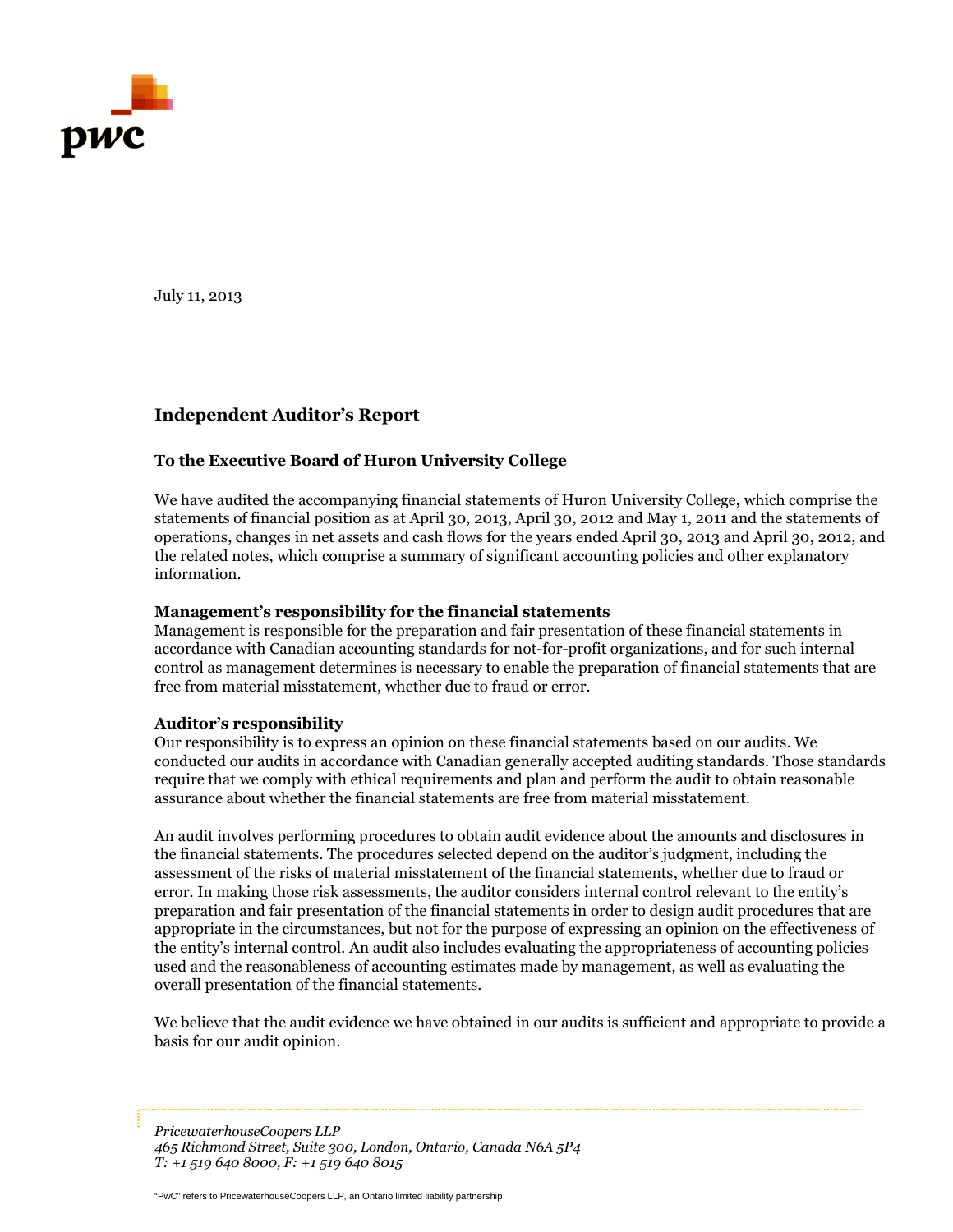

#### **Opinion**

In our opinion, the financial statements present fairly, in all material respects, the financial position of In our opinion, the financial statements present fairly, in all material respects, the financial positioı<br>Huron University College as at April 30, 2013, April 30, 2012 and May 1, 2011 and the results of its operations and its cash flows for the years ended April 30, 2013 and April 30, 2012 in accordance with Canadian accounting standards for not-for-profit organizations. **Solution** II statements present fairly, in all material respects, the financial position of s at April 30, 2013, April 30, 2012 and May 1, 2011 and the results of its ws for the years ended April 30, 2013 and April 30, 20

**Chartered Accountants, Licensed Public Accountants**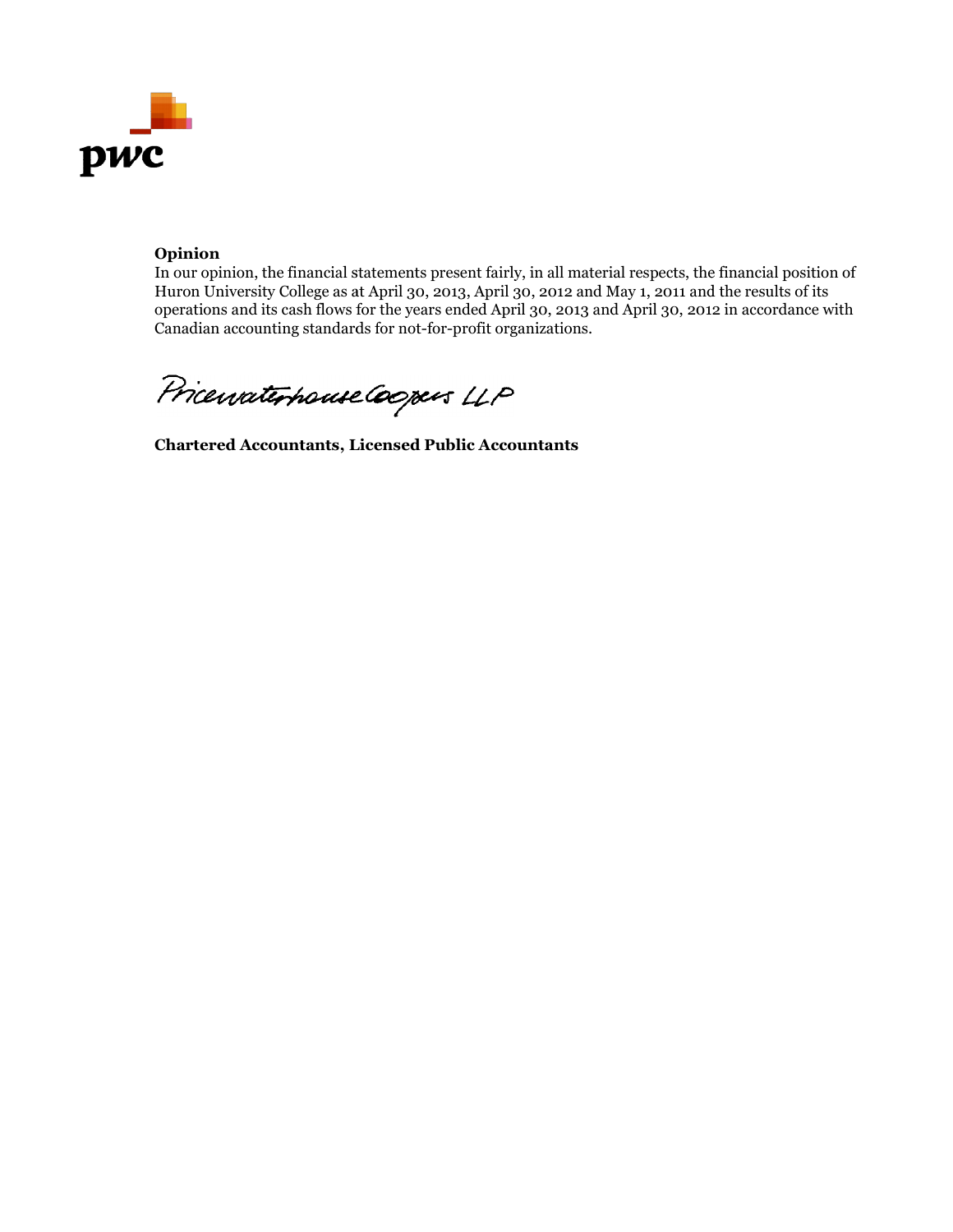Statements of Financial Position

|                                                                                                                                                                                                                  | April 30,<br>2013<br>\$                              | April 30,<br>2012<br>\$                              | May 1,<br>2011<br>S                                  |
|------------------------------------------------------------------------------------------------------------------------------------------------------------------------------------------------------------------|------------------------------------------------------|------------------------------------------------------|------------------------------------------------------|
| <b>Assets</b>                                                                                                                                                                                                    |                                                      |                                                      |                                                      |
| <b>Current assets</b><br>Cash (note 2)<br>Short-term investments<br>Accounts receivable<br>Prepaid expenses<br>Due from Huron University College Foundation                                                      | 11,321,969<br>896,049<br>767,653<br>7,500<br>27,018  | 9,326,721<br>882,160<br>402,083<br>6,036             | 2,420,310<br>5,125,304<br>551,022<br>965<br>22,684   |
|                                                                                                                                                                                                                  | 13,020,189                                           | 10,617,000                                           | 8,120,285                                            |
| <b>Capital assets (note 3)</b>                                                                                                                                                                                   | 13,628,665                                           | 13,950,869                                           | 14,497,917                                           |
|                                                                                                                                                                                                                  | 26,648,854                                           | 24,567,869                                           | 22,618,202                                           |
| <b>Liabilities</b>                                                                                                                                                                                               |                                                      |                                                      |                                                      |
| <b>Current liabilities</b><br>Accounts payable and accrued liabilities (note 15)<br>Advanced tuition and residence deposits<br>Current portion of deferred revenue<br>Current portion of long-term debt (note 5) | 979,858<br>460,746<br>142,446<br>55,334<br>1,638,384 | 763,074<br>463,131<br>149,061<br>52,291<br>1,427,557 | 920,536<br>805,806<br>180,054<br>49,529<br>1,955,925 |
| <b>Deferred capital contributions (note 4)</b>                                                                                                                                                                   | 4,064,140                                            | 4,155,441                                            | 4,299,488                                            |
| <b>Deferred revenue</b>                                                                                                                                                                                          | 161,356                                              | 241,410                                              | 374,443                                              |
| Long-term debt (note 5)                                                                                                                                                                                          | 1,453,831                                            | 1,507,716                                            | 1,558,365                                            |
| <b>Employee future benefits (note 6)</b>                                                                                                                                                                         | 1,981,201                                            | 1,656,742                                            | 1,216,559                                            |
|                                                                                                                                                                                                                  | 9,298,912                                            | 8,988,866                                            | 9,404,780                                            |
| <b>Net assets</b><br>Invested in capital assets<br>Internally restricted (note 13)<br>Unrestricted                                                                                                               | 8,507,801<br>810,259<br>8,031,882                    | 8,603,048<br>1,672,878<br>5,303,077                  | 8,930,043<br>1,511,434<br>2,771,945                  |
|                                                                                                                                                                                                                  | 17,349,942                                           | 15,579,003                                           | 13,213,422                                           |
|                                                                                                                                                                                                                  | 26,648,854                                           | 24,567,869                                           | 22,618,202                                           |
| <b>Subsequent event (note 16)</b>                                                                                                                                                                                |                                                      |                                                      |                                                      |

#### **Approved by the Executive Board**

The accompanying notes are an integral part of these financial statements.

 $\_$  , and the state of the state of the state of the state of the state of the state of the state of the state of the state of the state of the state of the state of the state of the state of the state of the state of the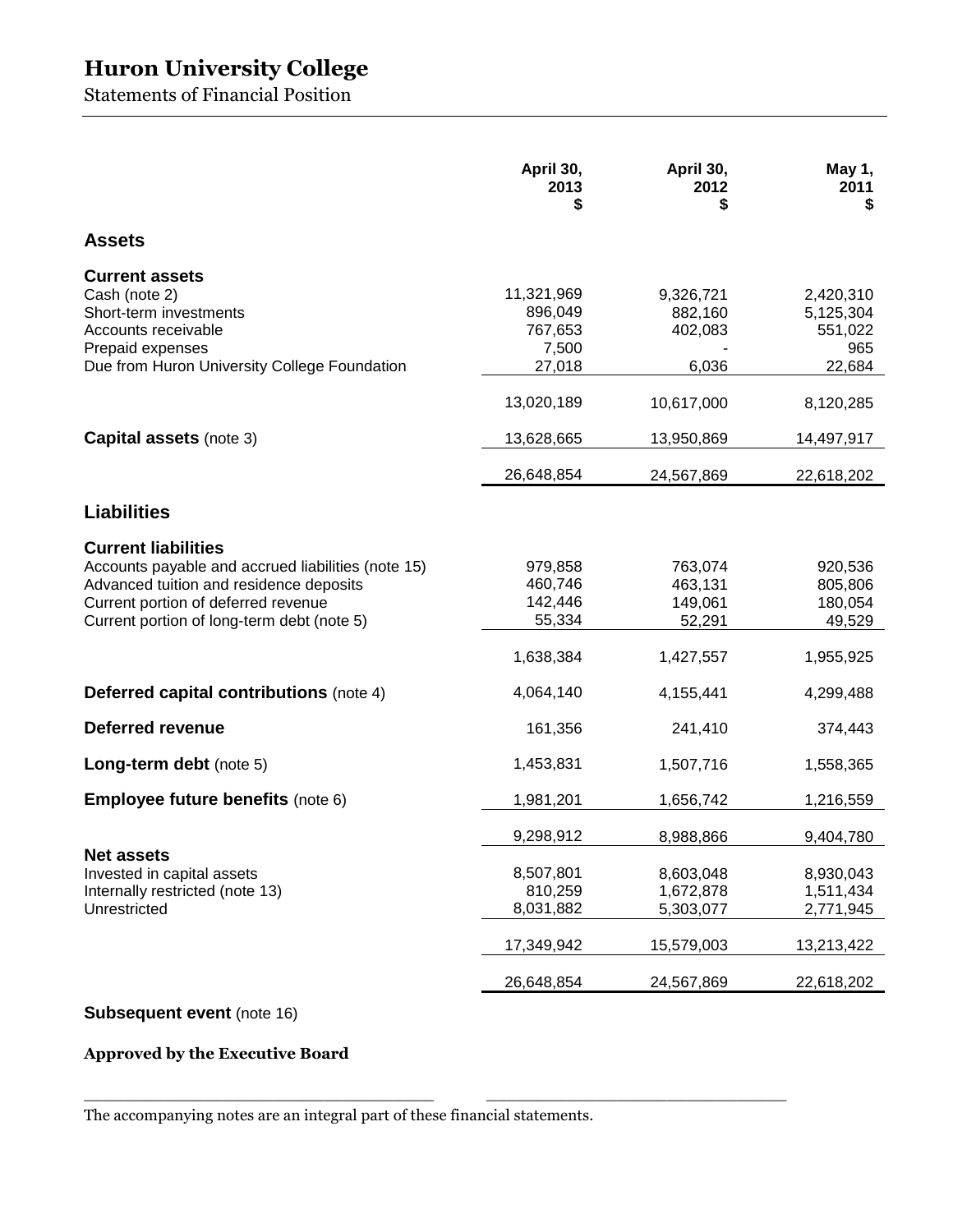### Statement of Operations **For the years ended April 30, 2013 and 2012**

|                                                                                         | 2013<br>æ.                      | 2012<br>\$                      |
|-----------------------------------------------------------------------------------------|---------------------------------|---------------------------------|
| <b>Revenue</b>                                                                          |                                 |                                 |
| Student fees<br>Government grants                                                       | 8,557,334<br>6,579,730          | 8,643,966<br>6,570,459          |
|                                                                                         | 15,137,064                      | 15,214,425                      |
| Ancillary revenue (note 7)<br><b>External trust</b>                                     | 2,674,682<br>54,701             | 2,919,606<br>47,407             |
| Research fund<br>Foundation transfer (note 8)                                           | 229,256<br>840,177              | 299,492<br>698,312              |
|                                                                                         | 3,798,816                       | 3,964,817                       |
| Other revenue (note 9)                                                                  | 1,562,287                       | 1,450,766                       |
|                                                                                         | 20,498,167                      | 20,630,008                      |
|                                                                                         |                                 |                                 |
| <b>Expenditures</b><br>Salaries and benefits - faculty<br>Salaries and benefits - staff | 7,014,365<br>2,325,597          | 6,677,077<br>2,048,329          |
| Registrarial<br>Academic instructional                                                  | 788,292<br>862,587              | 829,224<br>783,171              |
| UWO fees                                                                                | 1,195,032                       | 1,140,196                       |
|                                                                                         | 12,185,873                      | 11,477,997                      |
| Ancillary expenses (note 7)<br>Scholarship and bursaries                                | 1,908,898<br>1,362,499          | 1,905,023<br>1,258,571          |
| Building costs - academic<br>General administration<br>Research grant expenses          | 428,530<br>1,151,544<br>228,045 | 607,212<br>1,289,726<br>302,346 |
| Alumni development                                                                      | 424,924                         | 379,894                         |
|                                                                                         | 5,504,440                       | 5,742,772                       |
|                                                                                         | 17,690,313                      | 17,220,769                      |
| Excess of revenues over expenditures before the undernoted                              | 2,807,854                       | 3,409,239                       |
| Amortization of capital assets                                                          | 1,036,915                       | 1,043,658                       |
| <b>Excess of revenues over expenditures</b>                                             | 1,770,939                       | 2,365,581                       |

The accompanying notes are an integral part of these financial statements.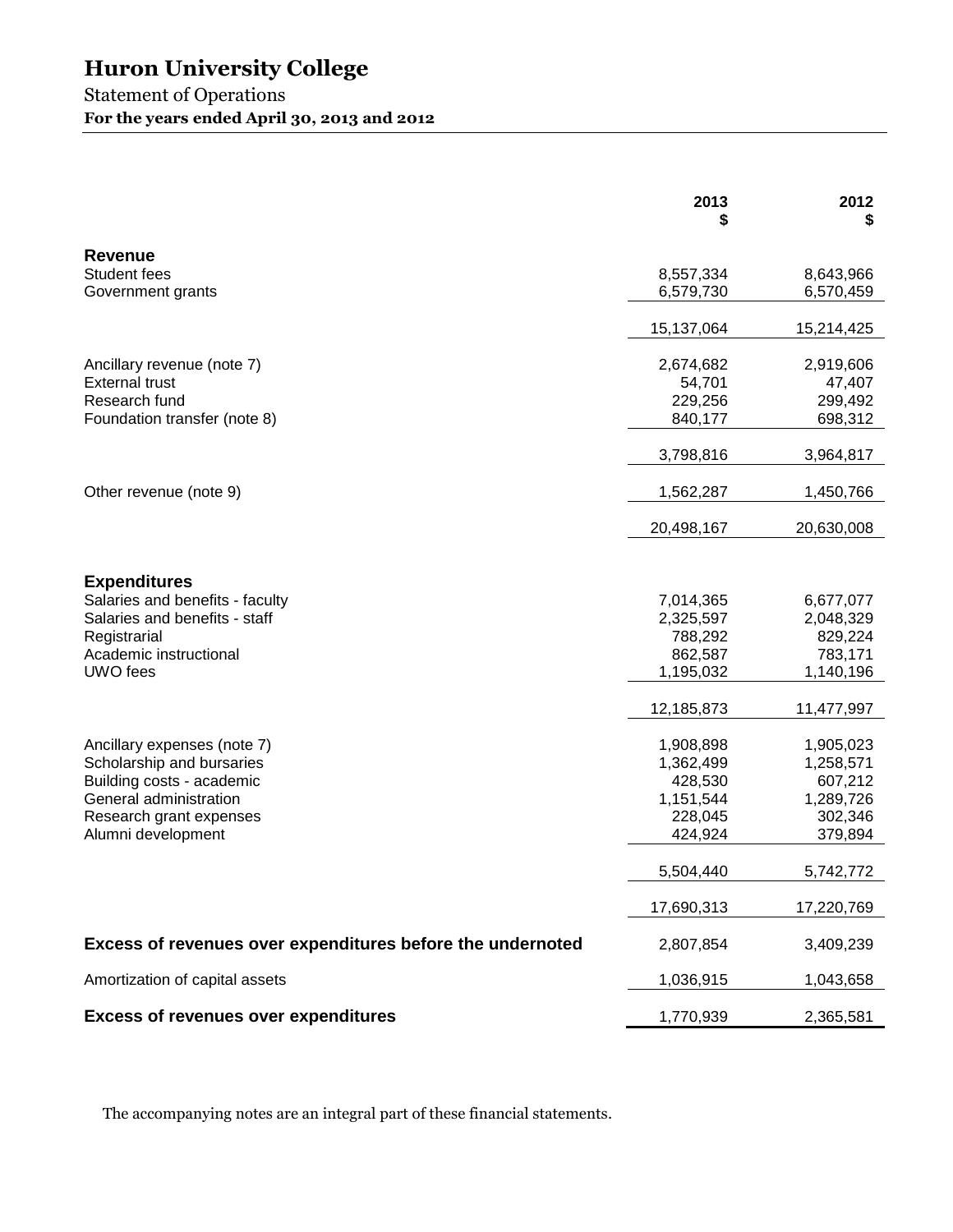Statements of Changes in Net Assets **For the years ended April 30, 2013 and 2012**

|                                        |                                                      |                           |                                        | 2013           |                                                      |                           |                                 | 2012              |
|----------------------------------------|------------------------------------------------------|---------------------------|----------------------------------------|----------------|------------------------------------------------------|---------------------------|---------------------------------|-------------------|
|                                        | <b>Invested in</b><br>Capital<br><b>Assets</b><br>\$ | <b>Unrestricted</b><br>\$ | <b>Internally</b><br><b>Restricted</b> | Total<br>S     | Invested in<br><b>Capital</b><br><b>Assets</b><br>\$ | <b>Unrestricted</b><br>\$ | Internally<br><b>Restricted</b> | <b>Total</b><br>S |
| <b>Balance - Beginning of year</b>     | 8,603,048                                            | 5,303,077                 | 1,672,878                              | 15,579,003     | 8,930,043                                            | 2,771,945                 | 1,511,434                       | 13,213,422        |
| Excess of revenues over expenditures   |                                                      | 1,770,939                 | $\blacksquare$                         | 1,770,939      |                                                      | 2,365,581                 |                                 | 2,365,581         |
| Amortization of capital assets         | (1,036,915)                                          | 1,036,915                 |                                        | $\sim$         | (1,043,658)                                          | 1,043,658                 |                                 |                   |
| Amortization of deferred contributions | 252,362                                              | (252, 362)                |                                        | $\blacksquare$ | 268,987                                              | (268, 987)                |                                 |                   |
| Capital assets acquired from own funds | 638,464                                              | (638, 464)                |                                        | $\sim$         | 399,789                                              | (399, 789)                |                                 |                   |
| Interfund transfer (note 13)           |                                                      | 862,619                   | (862, 619)                             |                | $\blacksquare$                                       | (161, 444)                | 161,444                         |                   |
|                                        | (146,089)                                            | 2,779,647                 | (862, 619)                             | 1,770,939      | (374, 882)                                           | 2,579,019                 | 161,444                         | 2,365,581         |
| Repayment of long-term debt (note 5)   | 50,842                                               | (50, 842)                 |                                        | $\blacksquare$ | 47,887                                               | (47, 887)                 |                                 |                   |
|                                        | (95, 247)                                            | 2,728,805                 | (862, 619)                             | 1,770,939      | (326, 995)                                           | 2,531,132                 | 161,444                         | 2,365,581         |
| <b>Balance - End of year</b>           | 8,507,801                                            | 8,031,882                 | 810,259                                | 17,349,942     | 8,603,048                                            | 5,303,077                 | 1,672,878                       | 15,579,003        |

The accompanying notes are an integral part of these financial statements.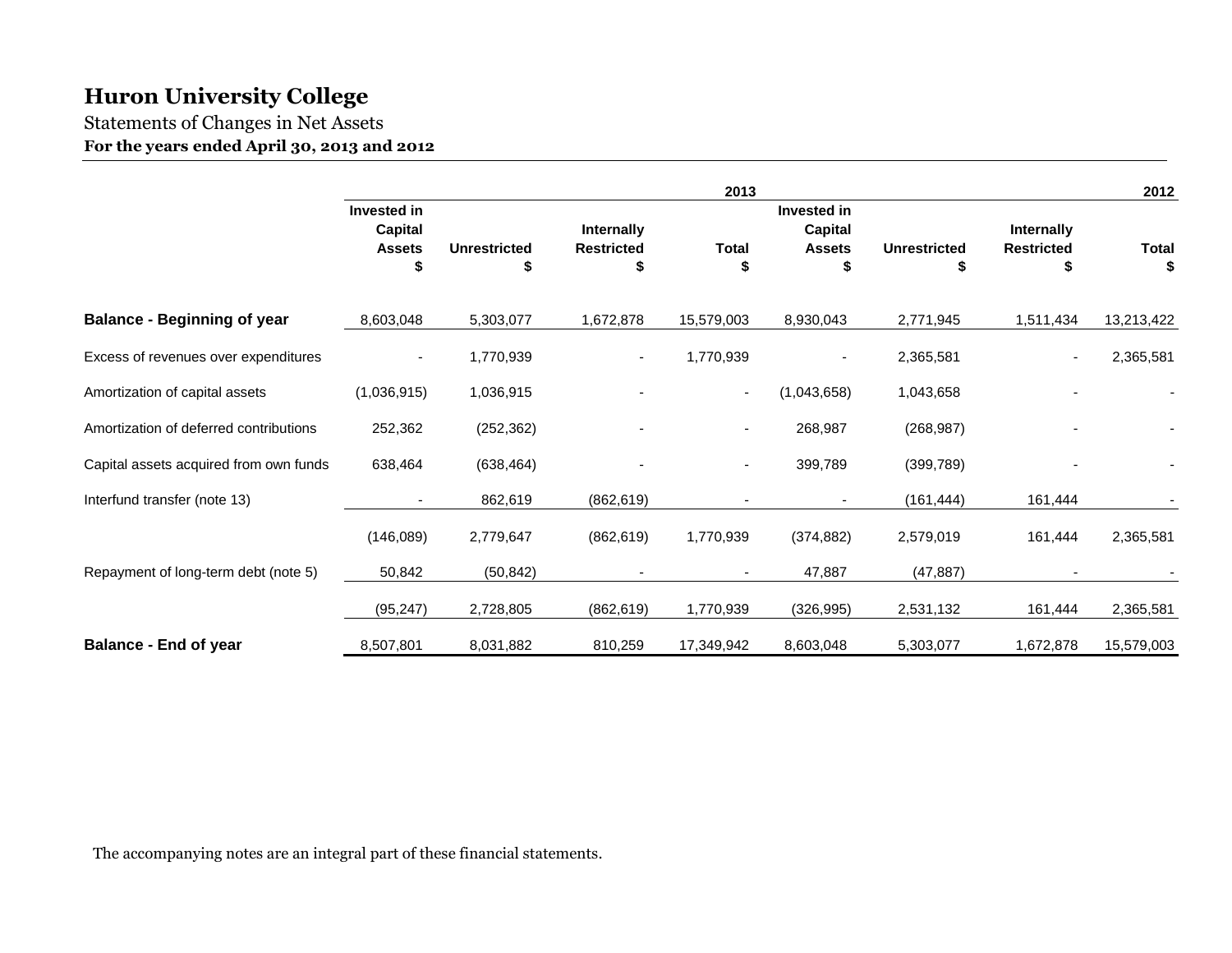Statements of Cash Flows **For the years ended April 30, 2013 and 2012**

|                                                                            | 2013<br>\$             | 2012<br>\$              |
|----------------------------------------------------------------------------|------------------------|-------------------------|
| Cash provided by (used in)                                                 |                        |                         |
| Cash flows from operating activities                                       |                        |                         |
| Excess of revenues over expenditures<br>Items not involving cash           | 1,770,939              | 2,365,581               |
| Amortization of capital assets                                             | 1,036,915              | 1,043,658               |
| Amortization of deferred capital contributions                             | (252, 362)             | (268, 987)              |
| Employee future benefits                                                   | 324,459                | 440,183                 |
| Decrease in deferred revenue                                               | (86, 669)              | (164, 026)              |
| Change in non-cash working capital items (note 10)                         | (179, 653)             | (333, 585)              |
|                                                                            | 2,613,629              | 3,082,824               |
| Cash flows from investing activities                                       |                        |                         |
| Purchase of capital assets<br>(Increase) decrease in short-term investment | (714, 711)<br>(13,889) | (496, 610)<br>4,243,144 |
| Increase in deferred capital contributions                                 | 161,061                | 124,940                 |
|                                                                            |                        |                         |
|                                                                            | (567, 539)             | 3,871,474               |
| Cash flows from financing activities                                       |                        |                         |
| Repayment of long-term debt                                                | (50, 842)              | (47, 887)               |
| Increase in net cash for the year                                          | 1,995,248              | 6,906,411               |
| Cash - Beginning of year                                                   | 9,326,721              | 2,420,310               |
| Cash - End of year                                                         | 11,321,969             | 9,326,721               |

The accompanying notes are an integral part of these financial statements.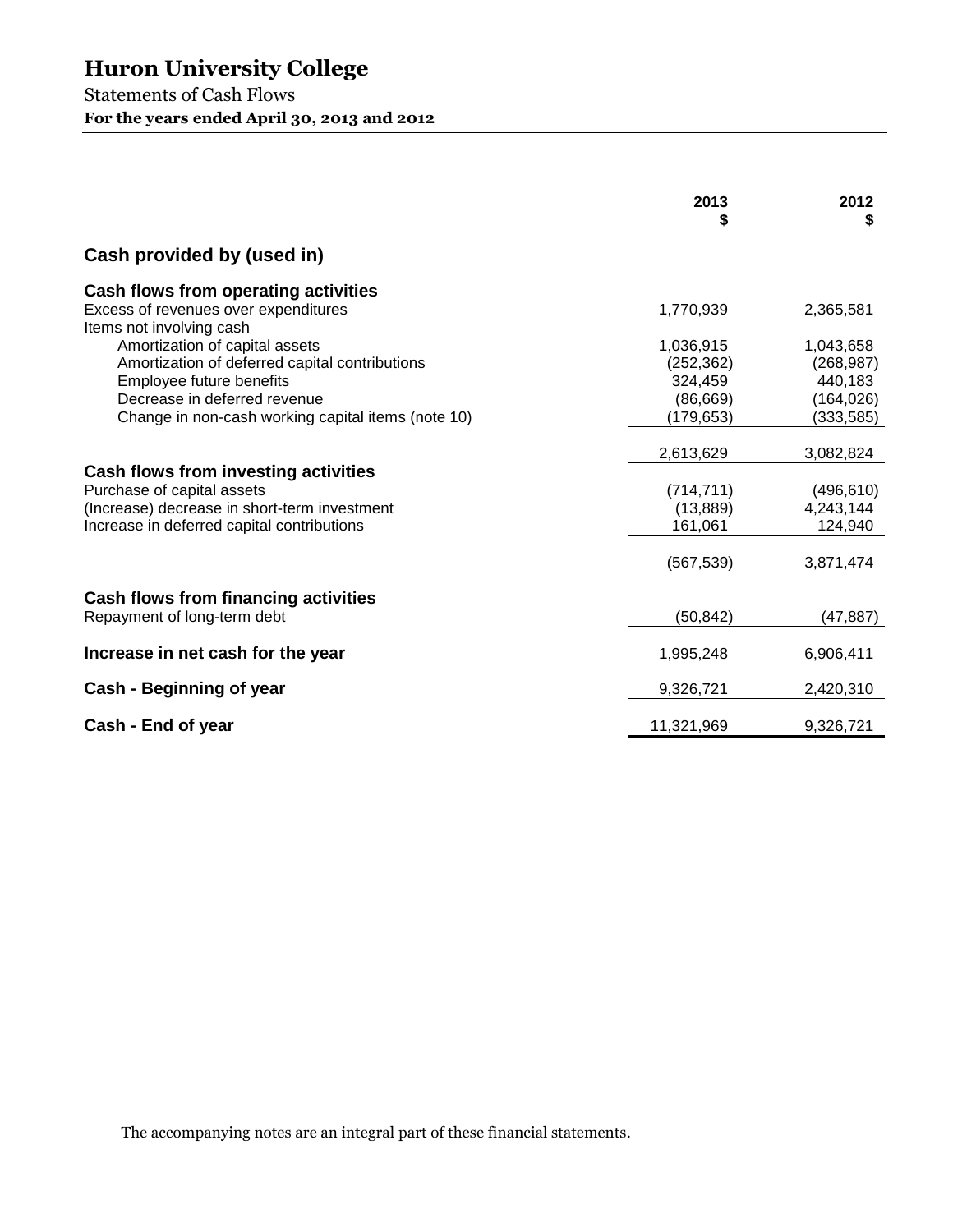#### **1 Purpose of the organization**

Huron University College (the University) is a university institution with undergraduate programs in Arts and Social Sciences, and graduate programs in Theology. The University is affiliated with the University of Western Ontario (UWO) and associated with the Anglican Church of Canada. The University is incorporated under the statutes of the Province of Ontario. The University is a not-for-profit organization under the Income Tax Act.

#### **2 Summary of significant accounting policies**

#### **Basis of presentation**

Effective May 1, 2012, the University adopted Canadian accounting standards for not-for-profit organizations (ASNPO) as issued by the Canadian Accounting Standards Board. The accounting policies selected under this framework have been applied retrospectively as if these policies had always been in effect. The University has not utilized any transitional exemptions on the adoption of the ASNPO. Further, there were no adjustments to the statement of financial position, statement of operations, statement of changes in net assets or the statement of cash flows.

#### **Revenue recognition**

The University follows the deferral method of accounting for contributions. Restricted contributions are recognized as revenue in the year in which the related expenses are incurred. Unrestricted contributions are recognized as revenue when received or receivable if the amount received can be reasonably estimated and collection is reasonably assured.

Grants approved but not yet received at the end of an accounting period are accrued if the amount to be received can be reasonably estimated and collection is reasonably assured. Where a portion of a grant relates to a future period, it is deferred and recognized in the subsequent period.

#### **Capital assets**

Capital assets are carried at cost. When an asset is sold or otherwise disposed of, the related cost and accumulated amortization are removed from the respective accounts and any gain or loss on disposition is recognized in operations for the year.

The carrying amount of a capital asset not being amortized because it is under construction or development is classified as work-in-progress. Amortization expense is calculated upon completion of construction and allocation of the asset to its appropriate capital asset account.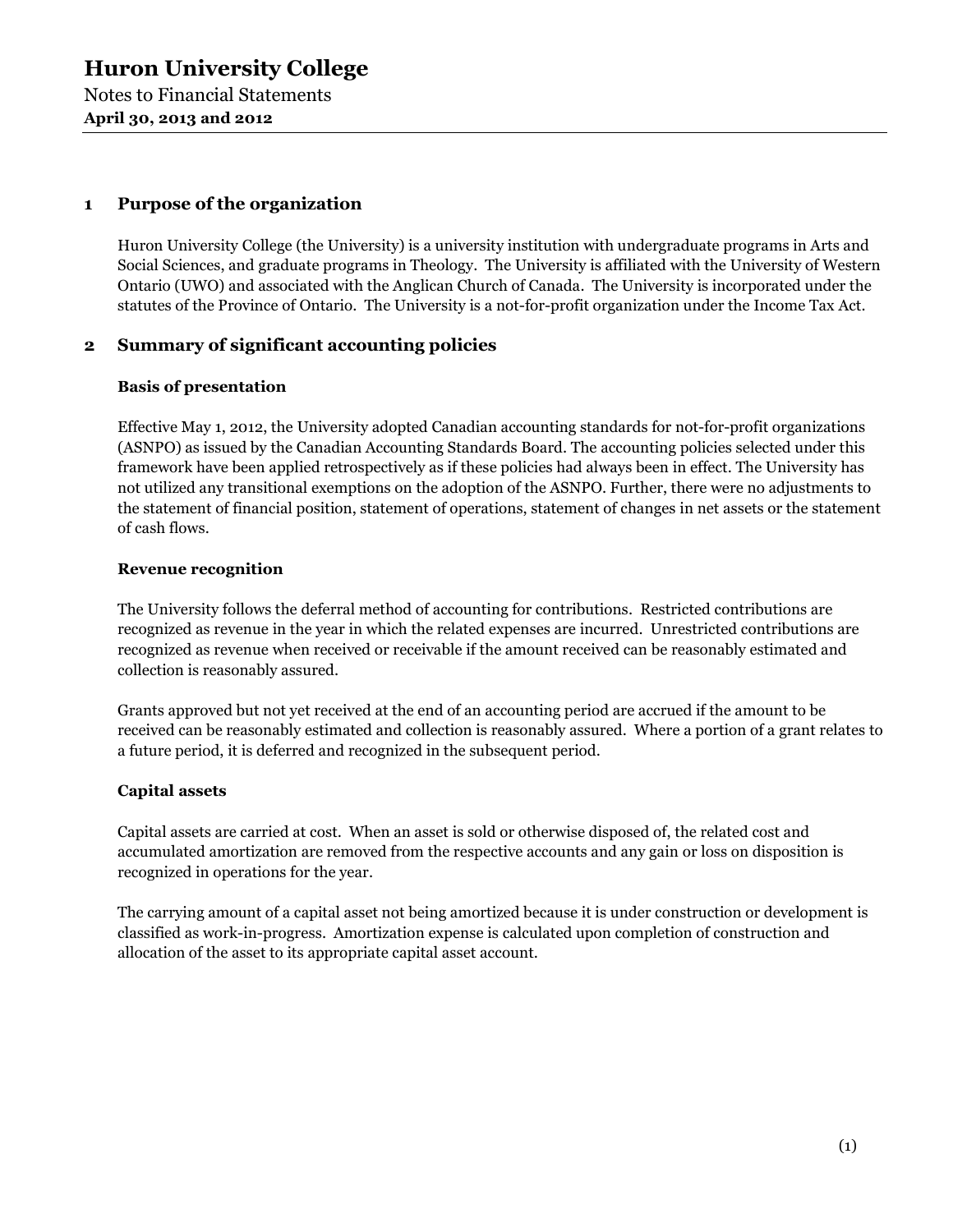**April 30, 2013 and 2012**

Amortization expense is calculated on all amortizable assets based on the following methods, utilizing estimated lives according to Canadian Association of University Business Officers guidelines for Canadian colleges and universities as follows:

Buildings **5% declining balance** Equipment and furniture 10 years straight line Computer equipment **4** years straight line Library books **5** years straight line Food court **Food court Food court Food court 5% declining balance** 

#### **Cash**

Included in cash are balances in the amount of \$763,188 (2012 - \$763,467) that relate to deferred revenue, deferred capital contributions, and other unspent amounts included in current liabilities.

#### **Deferred capital contributions**

Effective May 1, 1997, contributions received for capital assets are deferred and amortized over the same term and on the same basis as the related capital assets. Contributions related to capital assets acquired prior to fiscal 1998 are not reasonably determined and therefore, the change in policy was applied prospectively.

#### **Employee future benefits**

The University provides a Retirement Gratuity Plan, which is a defined benefit type plan. Benefits from the Gratuity Plan are provided only to participants who had benefits under the London Life and/or Standard Life Group or Group Annuity plan as of December 31, 1986, only if the participant invests his/her defined contribution account in accordance with plan provisions and meets all other conditions necessary for receiving such benefits. The service cost and accrued benefit obligation of the Gratuity Plan is actuarially determined using a modified form of the projected unit credit actuarial cost method pro-rated on services. The employees of the University are also eligible to be members of the UWO Academic and Staff/Management Pension Plan, which is a defined contribution plan.

#### **Use of estimates**

The preparation of financial statements in conformity with Accounting standards for not-for-profit organizations requires management to make estimates and assumptions that affect the reported amounts of assets and liabilities and disclosure of contingent assets and liabilities at the date of the financial statements and the reported amounts of revenue and expenses during the reporting period. Actual results could differ from those estimates.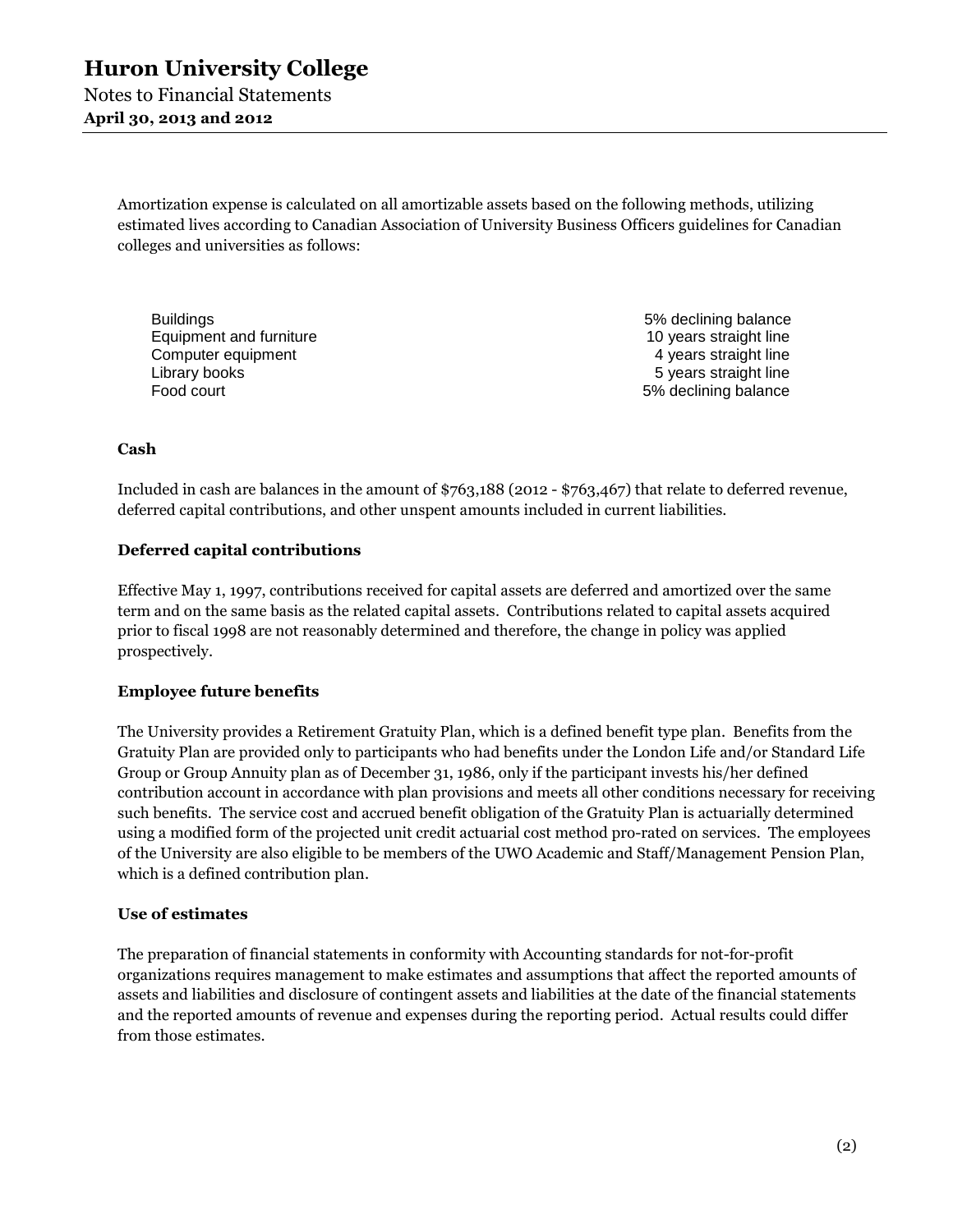#### **Financial instruments**

A financial instrument is any contract that gives rise to a financial asset of one entity and a financial liability or equity instrument of another entity. Financial instruments in the form of financial assets and financial liabilities are generally presented separately. Financial instruments are recognized as soon as the University becomes a party to the contractual provisions of the financial instrument. Upon initial recognition financial instruments are measured at fair value. The fair value of a financial instrument is the estimated amount that the University would receive or pay to terminate the instrument agreement at the reporting date. The following methods and assumptions were used to estimate the fair value of each type of financial instrument by reference to various market value data and other valuation techniques as appropriate.

#### *Cash and short-term investments*

Cash and short-term investments consist primarily of cash on hand and certificates of deposits with an original term of up to twelve months. These instruments have been accounted for at fair value. Carrying values approximate fair values for these instruments due to their short-term maturity.

#### *Loans and receivables*

Loans and receivables are non-derivative financial assets that represent amounts due from others with fixed or determinable payments that are not quoted in an active market including accounts receivable and due from Huron University College Foundation. After initial recognition, loans and receivables are subsequently carried at amortized cost using the effective interest method less any impairment losses, if necessary. Gains and losses are recognized in the statement of operations when the loans and receivables are derecognized or impaired. Interest effects on the application of the effective interest method are also recognized in the statement of operations.

The carrying value of accounts receivable and due from Huron University College Foundation approximates their fair values due to the short-term maturity of these financial instruments.

#### *Other financial liabilities*

Other financial liabilities are non-derivative financial liabilities with fixed payments or determinable payments that are not quoted in an active market including accounts payable and accrued liabilities and long-term debt. After initial recognition, other financial liabilities are subsequently carried at amortized cost using the effective interest method. Gains and losses are recognized in the statement of operations when other financial liabilities are derecognized or impaired. Interest effects on the application of the effective interest method are also recognized in the statement of operations.

- The carrying value of accounts payable and accrued liabilities approximates their fair values due to the short-term maturity of these financial instruments.
- Long-term debt is recorded at amortized cost. The fair value of the long-term debt at year-end has not been determined.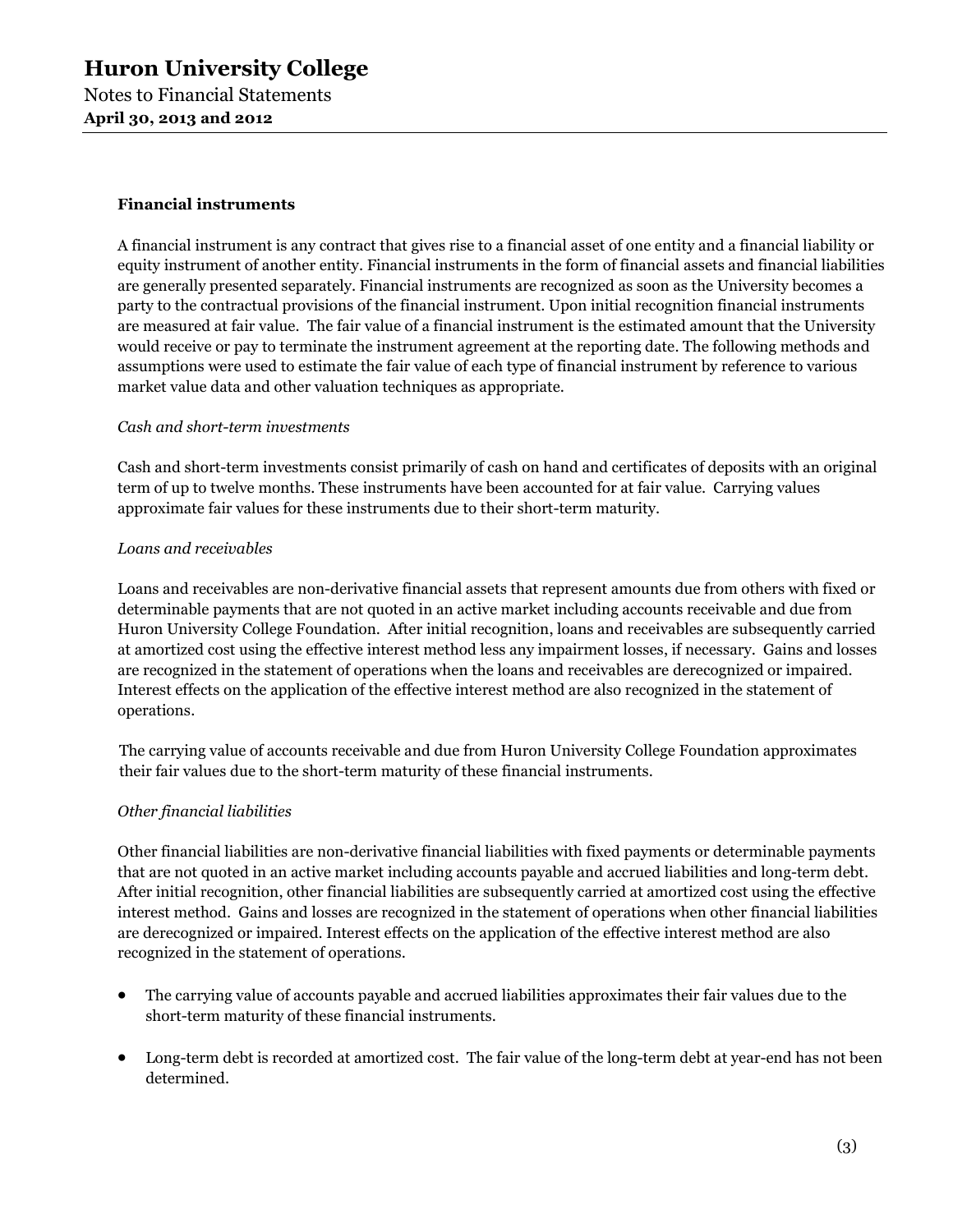#### *Interest rate risk*

The University's exposure to interest rate risk relates to its cash and short-term investments.

#### *Credit risk*

Management monitors its credit risk related to its accounts receivable balances which are primarily from student and government sources.

#### *Foreign exchange risk*

The University has no significant exposure to fluctuations in the value of foreign currencies*.*

#### **3 Capital assets**

|                         |            |                                   | 2013                   |
|-------------------------|------------|-----------------------------------|------------------------|
|                         | Cost<br>\$ | Accumulated<br>amortization<br>\$ | Net book<br>value<br>S |
| Land                    | 325,458    |                                   | 325,458                |
| <b>Building</b>         | 23.917.734 | 12,941,196                        | 10.976.538             |
| Equipment and furniture | 5,285,209  | 4,451,975                         | 833,234                |
| Computer equipment      | 1,097,279  | 944.735                           | 152,544                |
| Library books           | 2,328,162  | 1,987,810                         | 340,352                |
| Food court              | 2,369,421  | 1,368,882                         | 1,000,539              |
|                         | 35,323,263 | 21,694,598                        | 13,628,665             |

#### **2012**

|                         | Cost<br>\$ | <b>Accumulated</b><br>amortization<br>\$ | Net book<br>value<br>\$ |
|-------------------------|------------|------------------------------------------|-------------------------|
| Land                    | 325,458    |                                          | 325,458                 |
| <b>Building</b>         | 23,555,018 | 12,363,483                               | 11,191,535              |
| Equipment and furniture | 5,121,389  | 4,226,535                                | 894,854                 |
| Computer equipment      | 1,024,682  | 876,957                                  | 147,725                 |
| Library books           | 2,214,936  | 1,868,350                                | 346,586                 |
| Food court              | 2,367,069  | 1,322,358                                | 1,044,711               |
|                         |            |                                          |                         |
|                         | 34,608,552 | 20,657,683                               | 13,950,869              |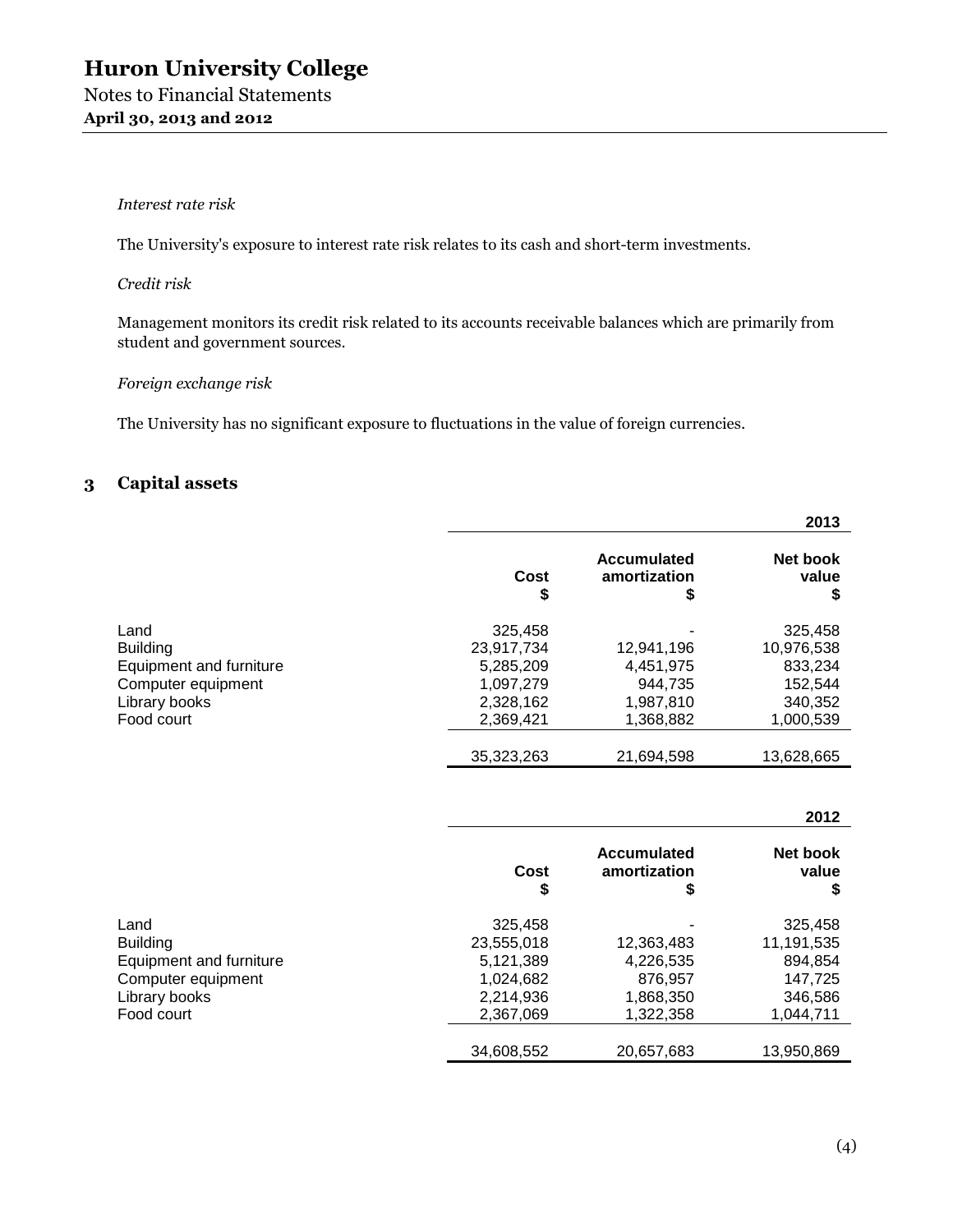Notes to Financial Statements **April 30, 2013 and 2012**

#### **4 Deferred capital contributions**

|                                                                                                           | 2013                | 2012                |
|-----------------------------------------------------------------------------------------------------------|---------------------|---------------------|
| <b>Deferred capital contributions</b>                                                                     | S                   | S                   |
| Balance - Beginning of year                                                                               | 2,615,047           | 2,754,550           |
| Facility renewal/infrastructure capital grant<br>Huron University College Foundation capital contribution | 35,464<br>19,044    | 35,464<br>17,878    |
| Total contributions received                                                                              | 54,508              | 53,342              |
| Amortized to operations                                                                                   | (187, 796)          | (192, 845)          |
|                                                                                                           | 2,481,759           | 2,615,047           |
| <b>Unapplied deferred capital contributions</b>                                                           | 2013<br>S           | 2012<br>\$          |
| Balance - Beginning of year                                                                               | 367,628             | 339,508             |
| Graduate expansion capital grant<br>Huron University College Foundation capital contribution              | 34,040<br>50,774    | 28,120              |
| Balance - End of year                                                                                     | 452,442             | 367,628             |
| <b>Deferred Superbuild capital contributions</b>                                                          | 2013<br>S           | 2012<br>S           |
| Balance - Beginning of year                                                                               | 1,172,766           | 1,205,430           |
| Huron University College Foundation capital contribution<br>Amortized to operations                       | 21,739<br>(64, 566) | 43,478<br>(76, 142) |
| Balance - End of year                                                                                     | 1,129,939           | 1,172,766           |
| Total deferred capital contributions                                                                      | 4,064,140           | 4,155,441           |

Deferred contributions related to capital assets represent restricted contributions to fund capital projects. As at April 30, 2013, \$452,442 of total deferred capital contribution are unspent (2012 - \$367,628).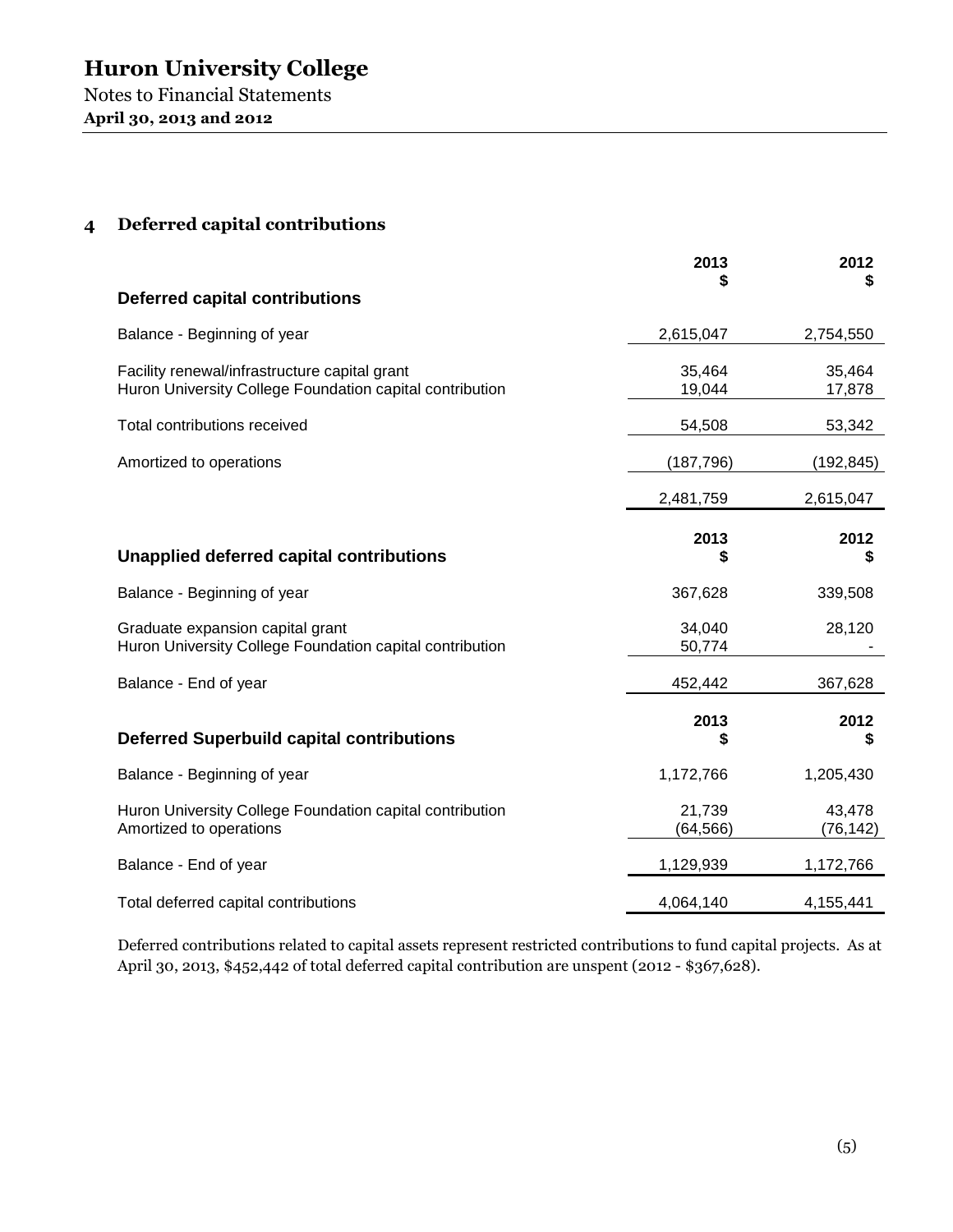Notes to Financial Statements **April 30, 2013 and 2012**

#### **5 Long-term debt**

|                                                                                                                                                                                                                                                                                                                                                                                                                                                                                   | 2013      | 2012      |
|-----------------------------------------------------------------------------------------------------------------------------------------------------------------------------------------------------------------------------------------------------------------------------------------------------------------------------------------------------------------------------------------------------------------------------------------------------------------------------------|-----------|-----------|
| Southwest residence loan<br>Non-revolving term bank loan bearing interest at 5.98% due January<br>31, 2015 with monthly blended principal and interest payments<br>of \$11,916 required until the maturity date, with a final payment<br>of the balance of principal and interest outstanding due on the<br>maturity date. No specific security has been pledged but the<br>University agrees not to encumber any real estate assets<br>without the bank's prior written consent. | 1,509,165 | 1.560.007 |
| Less: Current portion                                                                                                                                                                                                                                                                                                                                                                                                                                                             | 55.334    | 52,291    |
|                                                                                                                                                                                                                                                                                                                                                                                                                                                                                   | 1,453,831 | 1,507,716 |

Principal repayments on the Southwest residence loan during the year were as follows:

|                          | 2013<br>¢<br>w | 2012<br>æ |
|--------------------------|----------------|-----------|
| Southwest residence loan | 50,842         | 47,887    |

The principal repayments over the remaining term of the loan are as follows:

|      | \$        |
|------|-----------|
| 2014 | 55,334    |
| 2015 | 1,453,831 |
|      | 1,509,165 |

The University has a credit facility in the amount of \$1,800,000 from Scotiabank. All borrowings are payable on demand and bear interest at a rate of prime minus 0.25% per annum interest payable monthly. The credit facility is secured by a general security agreement constituting a first ranking security interest in all personal property of the University. As at April 30, 2013 and 2012, no amounts were drawn on this credit facility.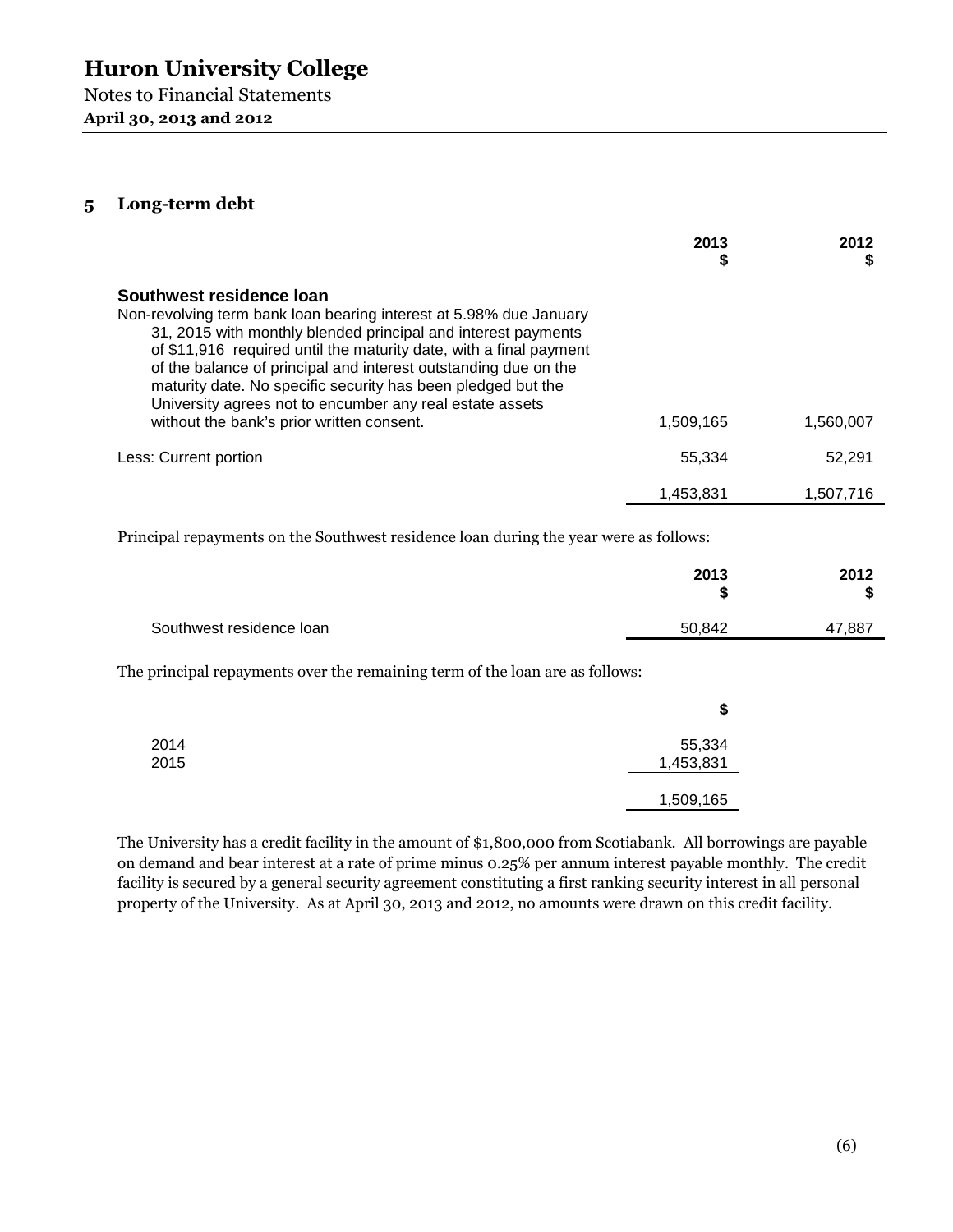#### **6 Employee future benefits**

The University operates a retirement gratuity plan and participates in a defined contribution pension plan operated by UWO. The University does not provide any other material post retirement non-pension benefits or post-employment benefits to its employees.

Employer contributions made to the defined contribution plan during the year amounted to \$522,409 (2012 - \$516,846)

*Retirement Gratuity Plan*

The Retirement Gratuity Plan (the Plan) is a defined benefit type of pension plan. Benefits under the Plan are not funded in advance, but are paid from operating revenues as benefits come due. Benefit payments are disbursed if a shortfall exists between the pension benefit received by a member from the defined contribution pension plan and that which is required by the Plan.

The accrued benefit obligation was measured as at April 30, 2013.

Information about the Plan as at April 30 is as follows:

|                                                                                  | 2013<br>\$              | 2012                     |
|----------------------------------------------------------------------------------|-------------------------|--------------------------|
| <b>Funded status</b><br>Funded status - deficit<br>Unamortized experience losses | 2,791,460<br>(810, 259) | 3,329,620<br>(1,672,878) |
| Net accrued benefit liability                                                    | 1,981,201               | 1,656,742                |

The Plan has no assets. There were no contributions made during the year and no settlement payments were paid out of the Plan. Benefit payments of \$Nil (2012 - \$Nil) were paid during the year by the University.

|                                       | 2013      | 2012      |
|---------------------------------------|-----------|-----------|
| Change in accrued benefit obligation  |           |           |
| Accrued benefit obligation - May 1    | 3,329,620 | 2,727,993 |
| Current service cost                  | 73.937    | 82,265    |
| Interest cost                         | 104.871   | 124,213   |
| Actuarial (gain) loss                 | (716,968) | 395,149   |
|                                       |           |           |
| Accrued benefit obligation - April 30 | 2,791,460 | 3,329,620 |
|                                       |           |           |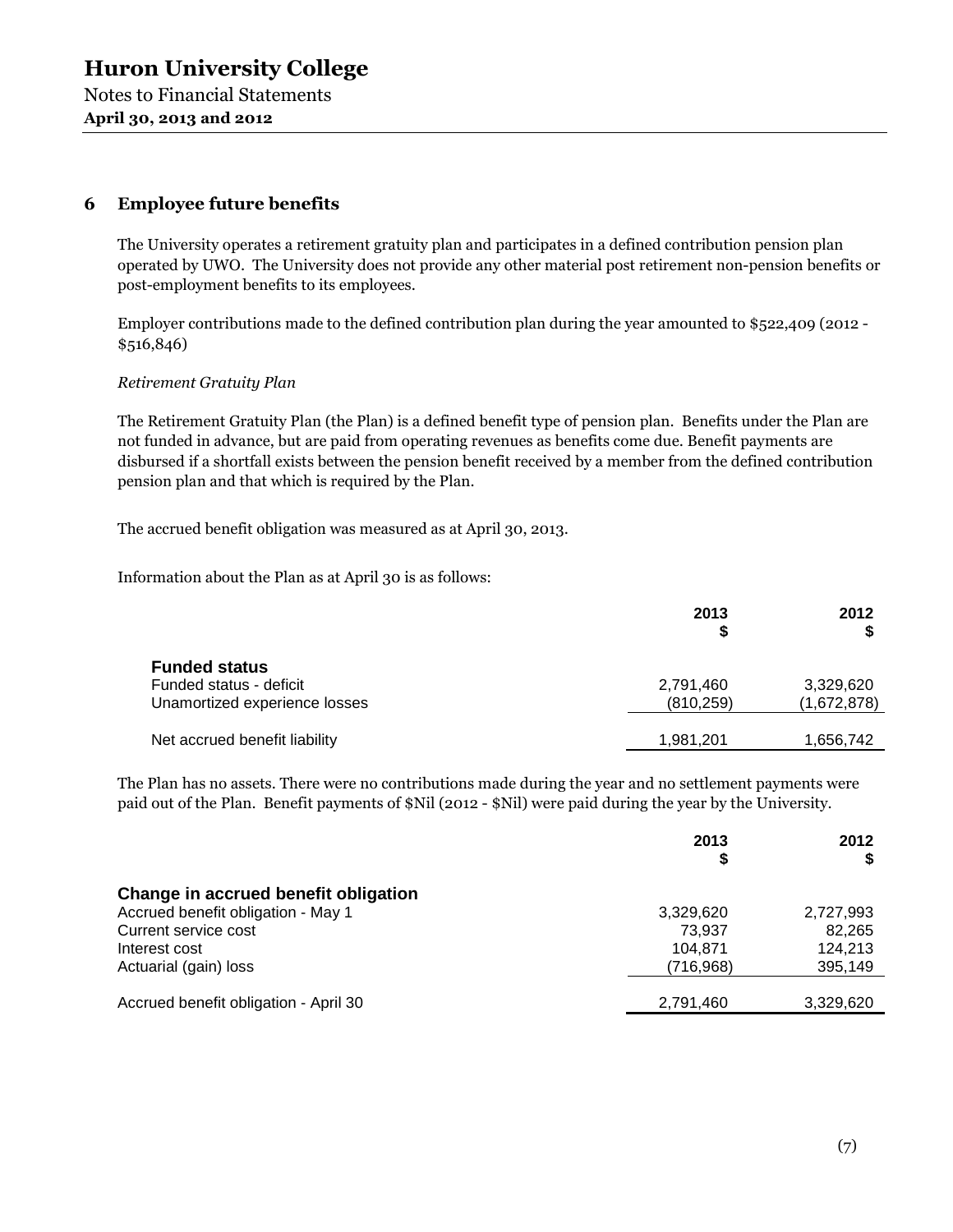The University's net benefit plan expense includes the following components:

| 2013<br>S | 2012<br>S  |
|-----------|------------|
| 73,937    | 82,265     |
| 104,871   | 124,213    |
| 145,651   | 233,706    |
| 324,459   | 440,184    |
|           |            |
| 2013<br>% | 2012<br>%  |
|           |            |
| 3.00      | 3.85       |
| 3.20      | 3.30       |
|           |            |
| 3.85      | 4.42       |
| 3.30      | 3.70       |
|           | 5.30 years |
|           | 4.00 years |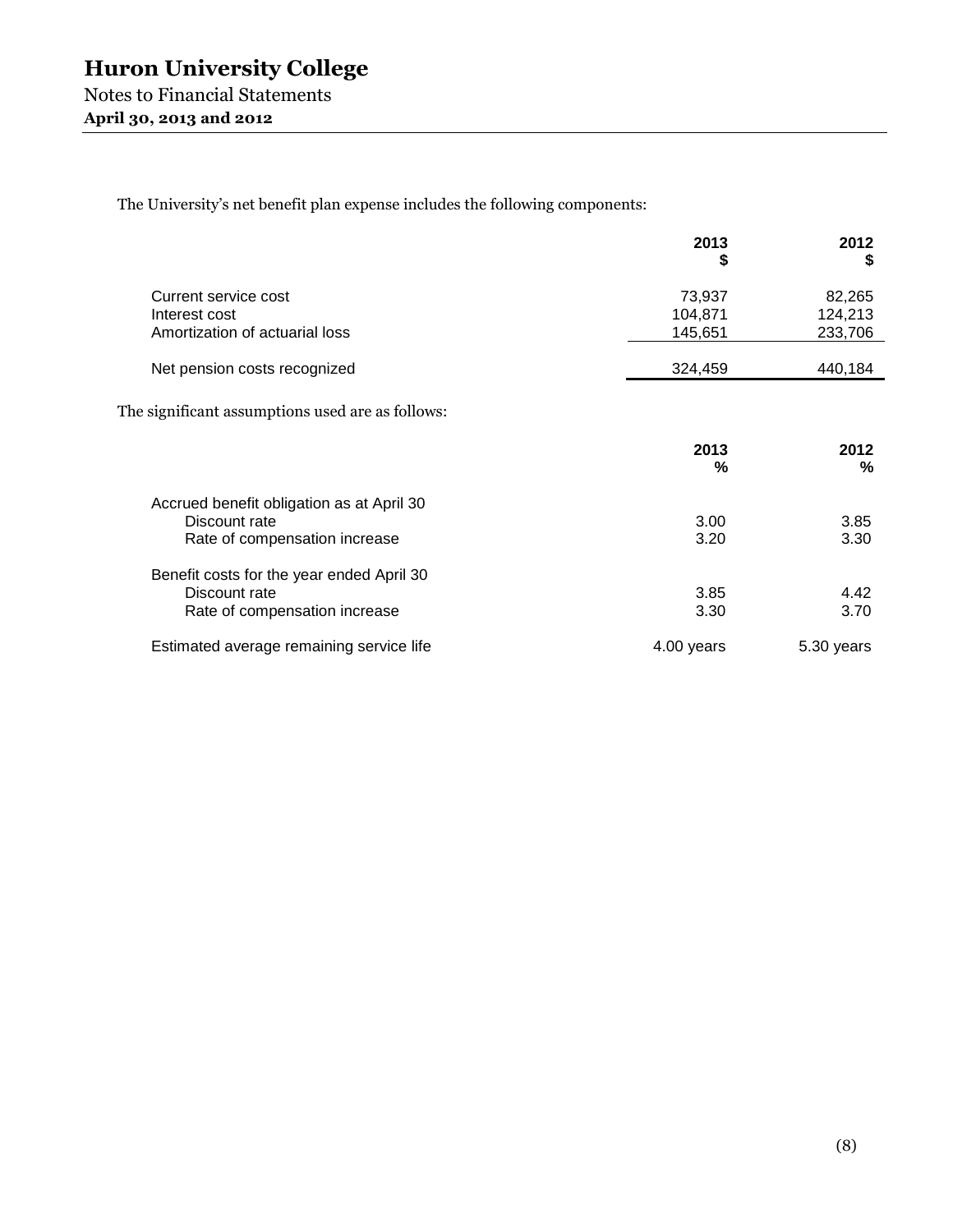#### **7 Ancillary operations**

Ancillary operations include the operations of residence, conference facilities and parking facilities. The operations of these facilities are included in the statement of operations and are summarized as follows:

|                                                                                               | 2013                                     | 2012                                     |
|-----------------------------------------------------------------------------------------------|------------------------------------------|------------------------------------------|
|                                                                                               | \$                                       | S                                        |
| <b>Ancillary revenue</b><br>Residence fees and rentals<br>Conference<br>Parking<br>Food court | 2,106,221<br>265,440<br>294,546<br>8,475 | 2,240,571<br>369,952<br>300,608<br>8,475 |
|                                                                                               | 2,674,682                                | 2,919,606                                |
| <b>Ancillary expenditures</b><br>Interest on long-term debt                                   | 92,152                                   | 95,106                                   |
| Residence salary and benefits                                                                 | 308,417                                  | 303,804                                  |
| Conference salary and benefits                                                                | 75,019                                   | 70,784                                   |
| <b>Building costs</b>                                                                         | 1,198,305                                | 1,185,184                                |
| Conference food costs                                                                         | 41,729                                   | 108,530                                  |
| Other costs                                                                                   | 193,276                                  | 141,615                                  |
|                                                                                               | 1,908,898                                | 1,905,023                                |
| Excess of revenue over expenditures for ancillary operations                                  | 765,784                                  | 1,014,583                                |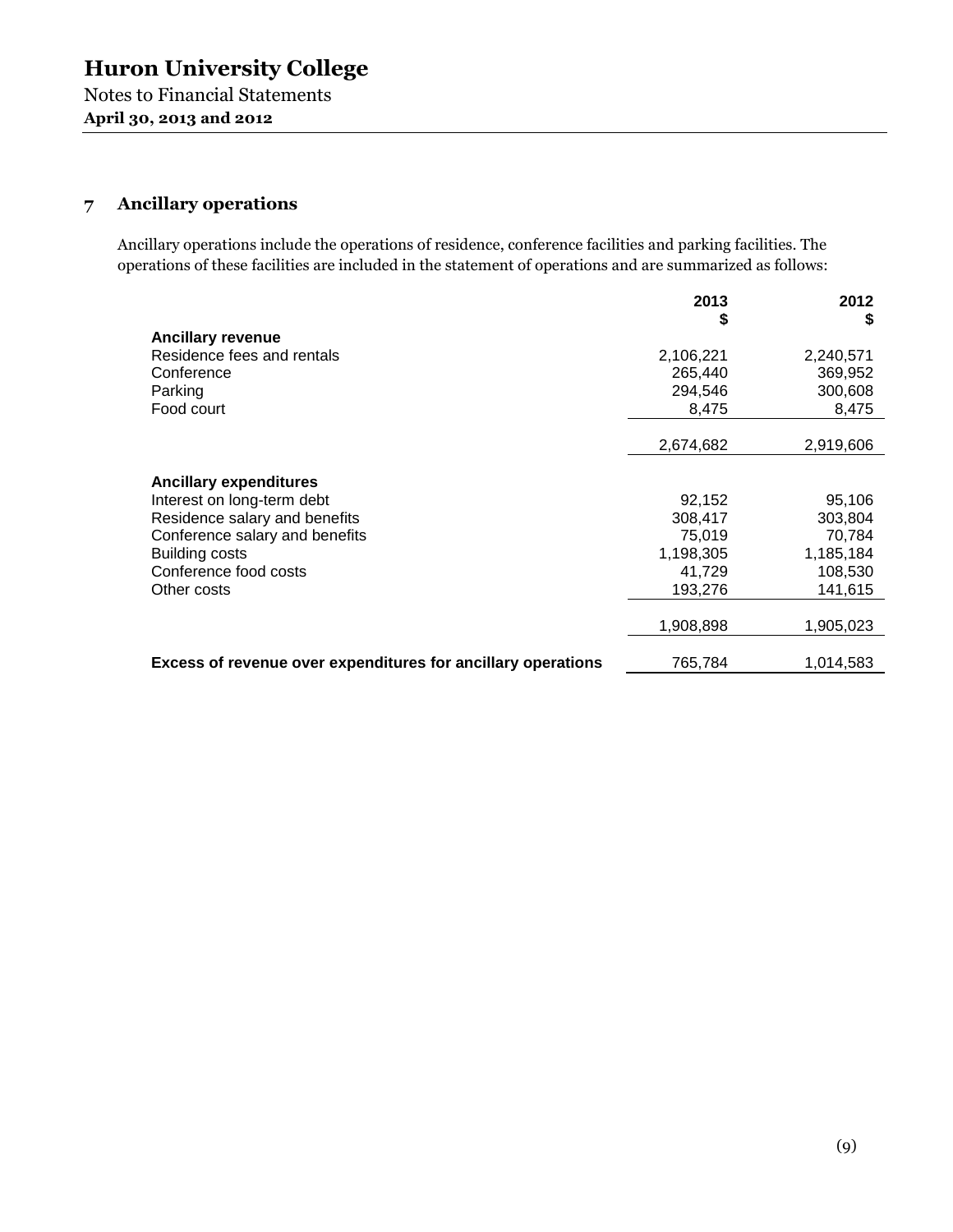**April 30, 2013 and 2012**

#### **8 Related party transactions**

#### **a) Huron University College Foundation**

The purpose of Huron University College Foundation (the Foundation) is to administer money received for the benefit of the University. The Foundation was incorporated in Ontario on June 12, 1979 as a not-for-profit organization and is a registered charity under the Income Tax Act. The Foundation administers certain Trust and Endowment Funds on behalf of the University for the purposes of pooling investment funds to maximize return and minimize costs. The decision-making as to the use of the University Trust and Endowment income rests with the Executive Board of the University.

During the year, the Board of Directors of the Foundation approved the transfer to the University of \$880,960 (2012 - \$759,668), which is detailed as follows:

|                                     | 2013<br>\$ | 2012<br>S |
|-------------------------------------|------------|-----------|
| Huron University College Foundation |            |           |
| <b>Trust and Endowment Fund</b>     | 92,648     | 91,120    |
| <b>Foundation Fund</b>              | 747,529    | 607,192   |
| <b>Foundation Superbuild</b>        | 21,739     | 43,478    |
| Capital contributions               | 69,818     | 17,878    |
|                                     | 931,734    | 759,668   |
| Deferred capital contributions      | (91, 557)  | (61,356)  |
|                                     | 840,177    | 698,312   |

The University has a significant economic interest in the Foundation in that the Foundation solicits funds in the name of and with the expressed or implied approval of the University and substantially all of the funds solicited are intended by the contributor to be to the University.

#### **b) Huron University College Foundation U.S.A.**

The purpose of the Huron University College Foundation U.S.A. (the U.S.A. Foundation) is to administer money received for the benefit of the University. The U.S.A. Foundation was incorporated in New York on August 1, 2006 as a not-for-profit organization and is a registered charity under 501(c)(3) of the Internal Revenue Code. There has been no funding related activity since inception.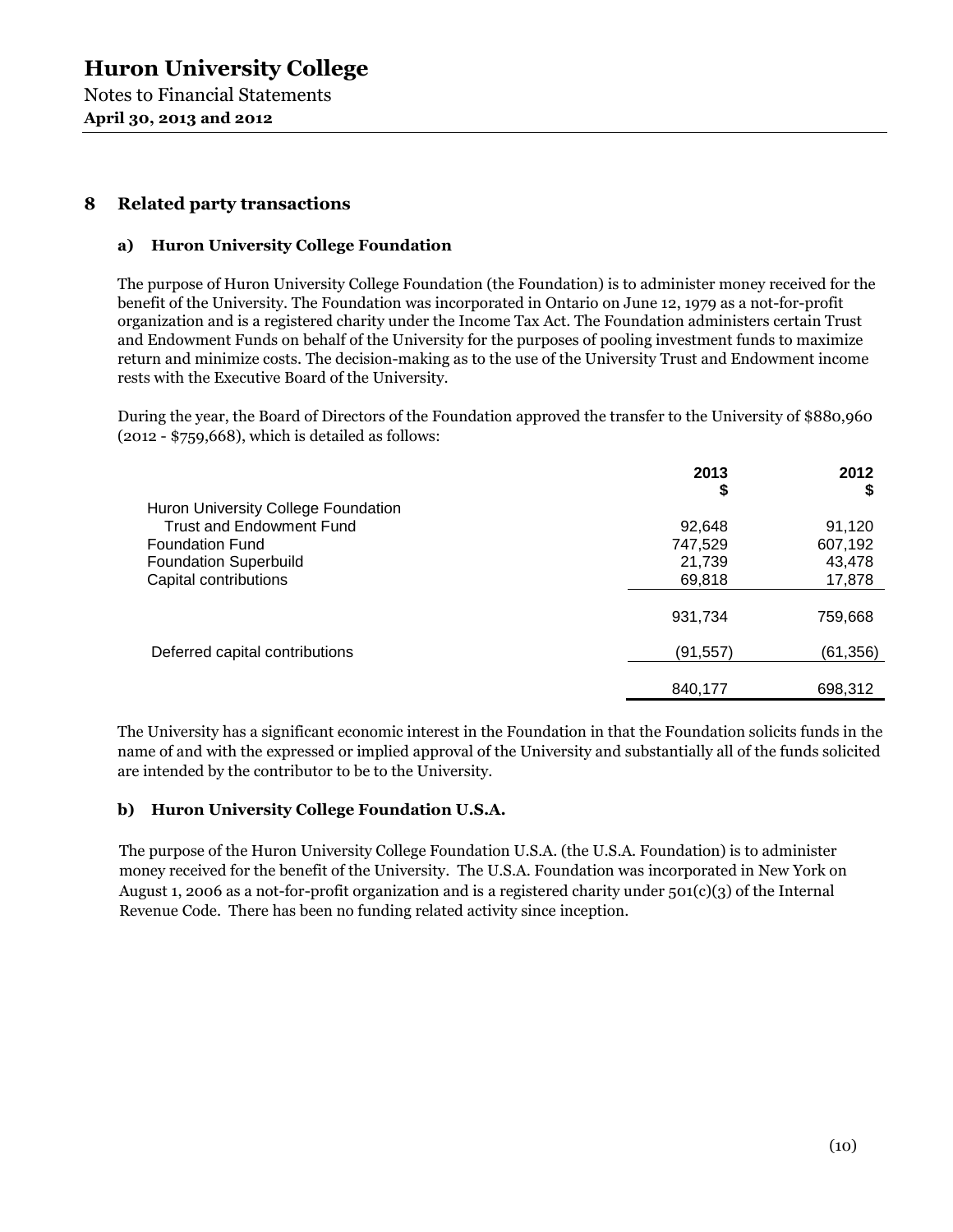The Foundation has not been consolidated in the University's financial statements. A financial summary of the Foundation as at December 31, 2012 and December 31, 2011 and for the years then ended is as follows:

|                                                                                                                                      | 2012                                               | 2011<br>S                                          |
|--------------------------------------------------------------------------------------------------------------------------------------|----------------------------------------------------|----------------------------------------------------|
| <b>Balance sheet</b>                                                                                                                 |                                                    |                                                    |
| <b>Assets</b><br>Investments, at market<br>Other assets                                                                              | 15,110,649<br>214,598                              | 13, 167, 204<br>133,701                            |
|                                                                                                                                      | 15,325,247                                         | 13,300,905                                         |
| <b>Liabilities</b>                                                                                                                   | 107,061                                            | 70,249                                             |
| <b>Fund balances</b><br>Huron University College Trust and Endowment<br>Foundation                                                   | 2,799,218<br>12,418,968                            | 1,826,446<br>11,404,210                            |
|                                                                                                                                      | 15,218,186                                         | 13,230,656                                         |
|                                                                                                                                      | 15,325,247                                         | 13,300,905                                         |
| <b>Statement of operations</b><br>Donations & investment income<br>Expenditures                                                      | 2,638,122<br>(76, 312)                             | 2,941,671<br>(81, 362)                             |
| Excess of revenue over expenditures                                                                                                  | 2,561,810                                          | 2,860,309                                          |
| Disbursed to Huron University College<br>Net realized and unrealized capital gain (loss)                                             | (908, 601)<br>334,321                              | (858, 102)<br>(267,744)                            |
| Net increase in fund balances                                                                                                        | 1,987,530                                          | 1,734,463                                          |
| <b>Other revenue</b><br>9                                                                                                            |                                                    |                                                    |
|                                                                                                                                      | 2013<br>\$                                         | 2012<br>\$                                         |
| Amortization of deferred contributions<br>Diocesan grant<br>Other academic revenue<br>Miscellaneous revenue<br>Summer course revenue | 252,362<br>99,874<br>284,491<br>257,098<br>668,462 | 268,987<br>99,193<br>300,127<br>267,566<br>514,893 |

(11)

1,562,287 1,450,766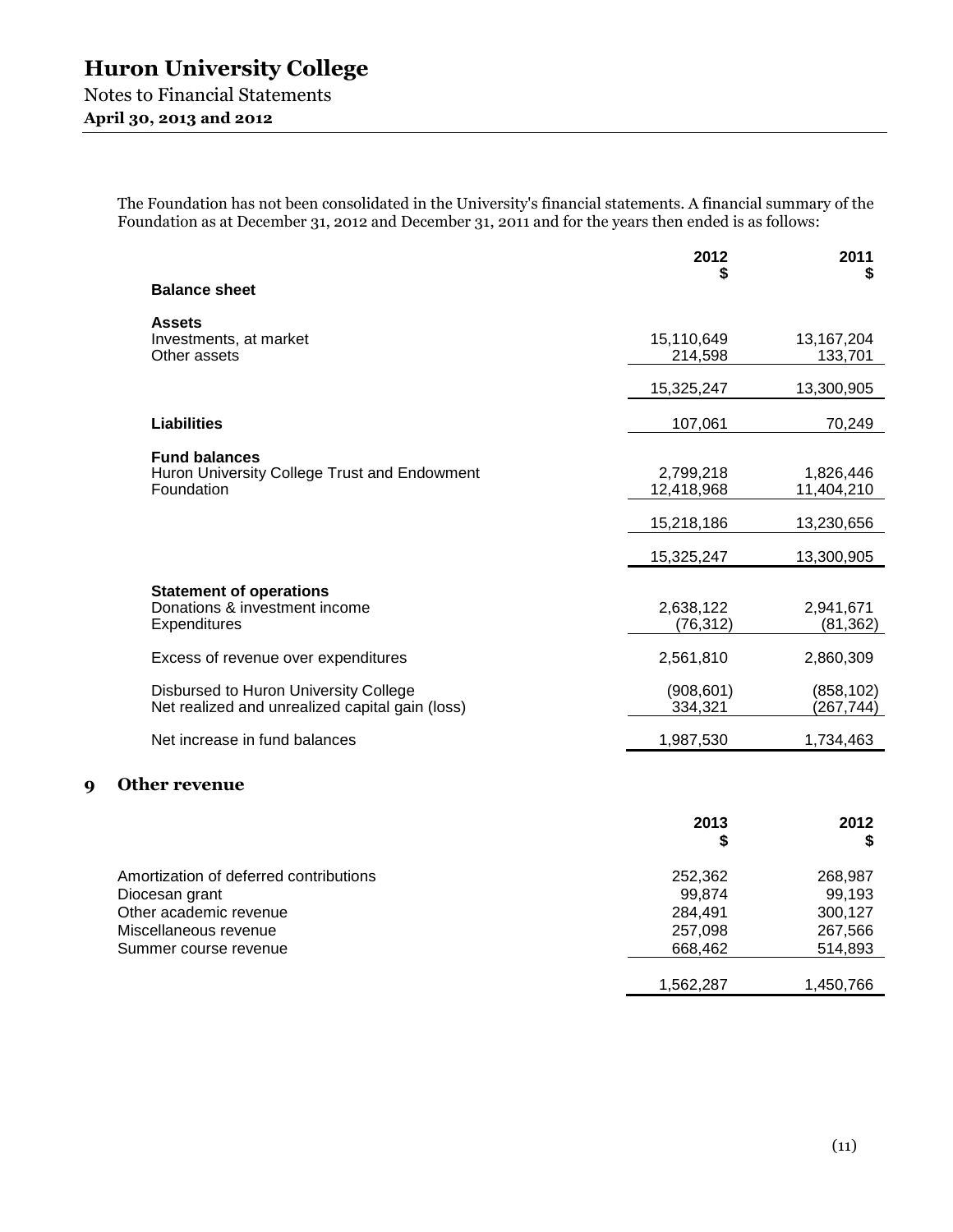#### **10 Changes in non-cash working capital items**

|                                                                                                                                                                               | 2013<br>æ                                               | 2012                                                |
|-------------------------------------------------------------------------------------------------------------------------------------------------------------------------------|---------------------------------------------------------|-----------------------------------------------------|
| Accounts receivable<br>Prepaid expenses<br>Due from Huron University College Foundation<br>Accounts payable and accrued liabilities<br>Advance tuition and residence deposits | (365,570)<br>(7,500)<br>(20, 982)<br>216,784<br>(2,385) | 148,939<br>965<br>16,648<br>(157, 462)<br>(342,675) |
|                                                                                                                                                                               | (179,653)                                               | (333,585)                                           |
| Interest paid on long-term debt                                                                                                                                               | 92,152                                                  | 95,106                                              |

#### **11 Ontario Student Opportunity Trust Funds**

The Ontario Student Opportunity Trust Funds (OSOTF) program was established by the Government of Ontario during 1997 to encourage companies and individuals to contribute funds for Ontario's college and university students. Prior to March 31, 2000, all eligible donations made to the University were matched by the Province on a dollar for dollar basis as cash was received. The matching donations ceased as of March 31, 2000. The Foundation allocates investment income to the fund based on its annual opening balance. Activity in this fund is included in the Foundation.

The Ministry of Training, Colleges and Universities no longer requires institutions to submit a separate audit report with respect to the OSOTF program, however, it requires that the year-end OSOTF Report must be included in the institution's financial statements, Therefore, these OSOTF schedules have been included with the University's financial statements.

| <b>Schedule of Changes in Endowment Fund Balance</b><br>For the year ended December 31, 2012            | 2013<br>S  | 2012<br>S  |
|---------------------------------------------------------------------------------------------------------|------------|------------|
| Fund balance - Beginning of year and end of year                                                        | 491,900    | 491,900    |
| Schedule of Changes in Expendable Funds Available for<br>Awards<br>For the year ended December 31, 2012 | 2013<br>\$ | 2012<br>\$ |
| Balance - Beginning of year                                                                             | (78, 546)  | (60, 167)  |
| Net return on investment                                                                                | 17,453     | (1,517)    |
| Bursaries awarded                                                                                       | (16, 858)  | (16, 862)  |
| Balance - End of year                                                                                   | (77, 951)  | (78, 546)  |
| Number of awards                                                                                        | 12         | 9          |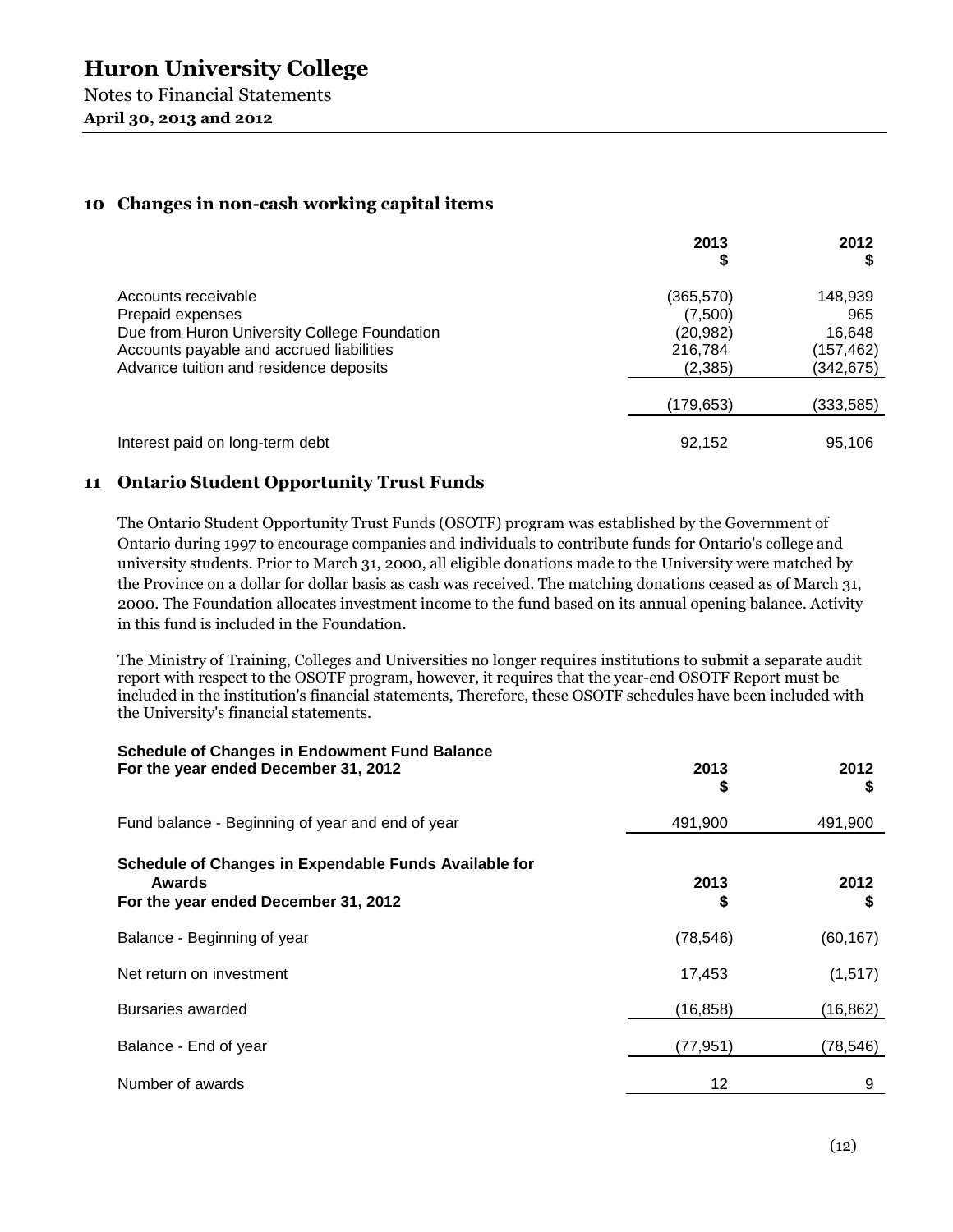# **12 Trust Funds**

The University is the beneficiary of the income from certain trusts administered on its behalf. The University equally shares the beneficiary of the Colonel Leonard Trust with Upper Canada College.

|                                                                     | 2013               |                          |                    | 2012                |
|---------------------------------------------------------------------|--------------------|--------------------------|--------------------|---------------------|
|                                                                     | Cost<br>S          | <b>Market value</b><br>S | Cost<br>S          | <b>Market value</b> |
| Colonel Leonard<br>Sarah Leonard                                    | 549,711<br>680,278 | 623,448<br>794,838       | 547,103<br>685,928 | 613,025<br>770,566  |
| Diocese of Huron                                                    | 170,696            | 223,262                  | 170,696            | 212,523             |
| Trusts administered on behalf of<br><b>Huron University College</b> | 1,400,685          | 1,641,548                | 1,403,727          | 1,596,114           |

#### **13 Restrictions on net assets**

In 2010, the University's Board of Directors restricted \$1,701,941 of previously unrestricted net assets for purposes of providing a reserve for the unfunded experience losses of the pension plan disclosed in note 6. This restricted amount is not available for other purposes without approval of the Board of Directors. The interfund transfer of \$862,619 (2012 - \$161,444) represents the change in the unrecognized actuarial loss in the year.

#### **14 Capital management**

The University's objectives, when managing capital, are to safeguard the University's ability to continue as a going concern in order to pursue the delivery of a variety of services. In the definition of capital, the University included the fund balances, as well as the cash and restricted cash. The University manages the capital structure and makes adjustments to it in light of changes in economic conditions and the risk characteristics of the underlying assets. To maintain or adjust the capital structure, the University may consider raising additional funds or reduce expenses. In order to facilitate the management of its capital requirements, the University prepares annual and multi-year expenditure budgets that are updated as necessary depending on various factors, including fundraising campaigns and general governmental conditions. The annual and multiyear budgets are approved by the Board of Directors.

The University has not changed its approach to capital management during the current year. The University is not subject to any external capital restrictions. The University expects that it will be necessary to receive funds from the government during the next fiscal year to meet its budgeted operations.

#### **15 Government remittances**

Included in accounts payable and accrued liabilities are statutory remittances of \$nil as at April 30, 2013 (2012 - \$19,677), which includes Employee Health Tax, CPP, EI and employee tax deductions. There were no remittances in arrears as at April 30, 2013 or April 30, 2012.